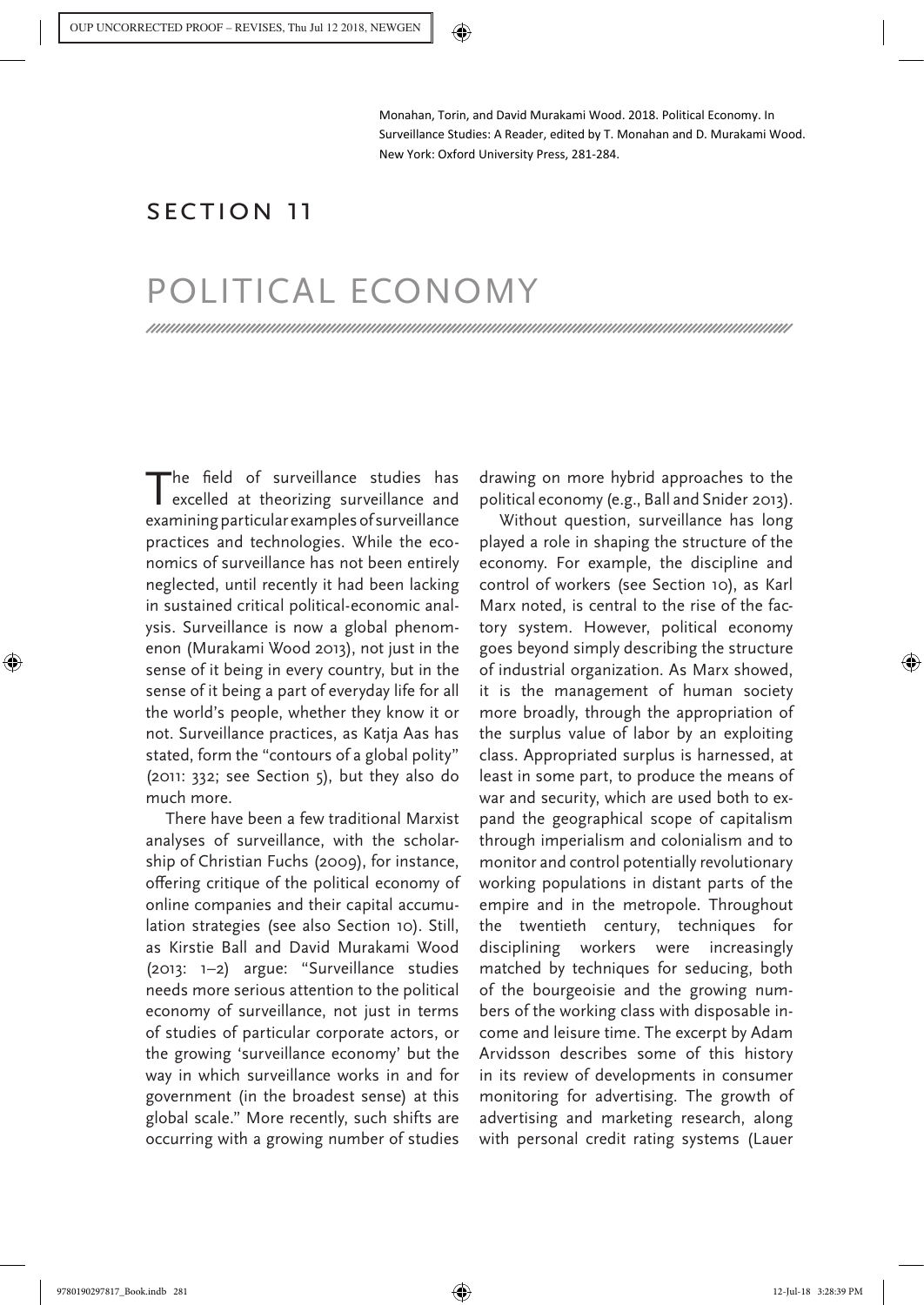2010), testifies to the importance of the surveillance of consumption and consumers as much as production and producers. The excerpt by David Murakami Wood and Kirstie Ball develops this area further, combining research from organization theory and marketing with that from architecture and human geography to develop a sociospatial theory of the "brandscape," the dream of a perfectly controlled corporate-saturated environment, co-constructed with its subject population.

The field is now arriving at an awareness of the globalization of surveillance (Lyon, 2004; Mattelart 2010), a global surveillance society (Murakami Wood 2013; see also, Gates 2012), and even multi-layered planetary-scale surveillance (Bratton 2016; see also Section 9). These concepts represent attempts to explain the role of surveillance in shaping complex tensions, alliances, and flows among states, corporations, and people. Across this terrain, the private sector comes to dictate security interests; government policing and intelligence agencies internalize corporate cultures and management practices; and state security functions are increasingly outsourced to private contractors (Monahan 2010). On the other hand, this is not a smooth process, but one of struggles and reversals as corporations are also called upon—and frequently fail to meet the demands of state security (Dibb et al. 2014; Gates 2011). People also can, and do, obstruct logics of capital flow through labor movements, protest, or sabotage (Cowen 2014; Fernandez 2008; Monahan and Fisher 2011). Additionally, sometimes people can evade financial surveillance by circumventing banking institutions altogether, as with informal "hawala" moneytransferring arrangements common in the Middle East and South-East Asia (Razavy and Haggerty 2009). In part due to concerns about financial transactions supporting crime or terrorism, many states have now

mandated that banks engage in advanced forms of financial surveillance of customers. The excerpt by Anthony Amicelle describes these developments and offers a critique of how subjective biases become encoded in or hidden behind—the software applications used to profile customers (see also, Amoore and De Goede 2008).

It could also be said that when it comes to global financial surveillance, it is states that often struggle to meet the demands of capital, as can be seen with the way that the European Mediterranean nations, particularly Greece, were downgraded and disciplined not just by supranational agencies like the International Monetary Fund, the selfdeclared arbiter of economic surveillance, but also by private transnational credit rating agencies, like Standard & Poor's, Fitch, and Moody's (Murakami Wood 2013). This is far from the only kind of economic surveillance operating at this level.

The complexities of the global economy defy the old logic of international relations and mainstream security studies. In Section 7, we saw how China's technologies and practices of internal security were not only increasingly indistinguishable from those of the West, despite being branded as "authoritarian," but increasingly built by Western corporations as much as by domestic companies—for example, as this book was being finished, a Danish company announced a major deal for Chinese state security systems (Omanovic 2016), and it has been widely reported that the activities of unscrupulous private intelligence providers like Hacking Team and Gamma Group have been supplying dictators and military governments with advanced security systems (see, e.g., Marczak et al. 2015).

However, technology companies, which have created entirely new models of digitally mediated, surveillance-based capitalism, have overtaken petrochemical, mining,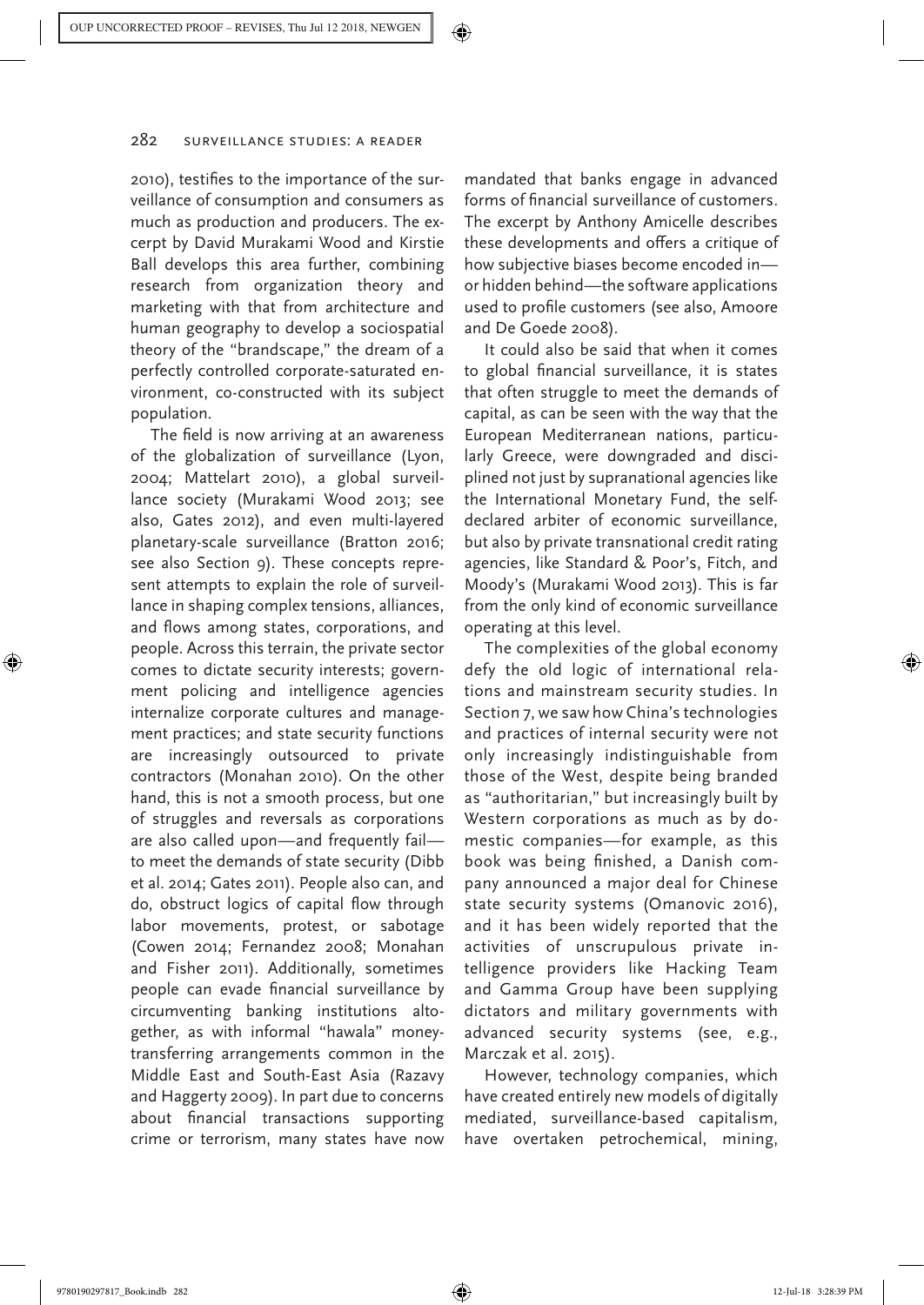and even banking corporations as the most highly capitalized in the world. These companies have refined the science of capital extraction, often from data generated through the "free labor" of users of online platforms or apps (Andrejevic 2013). The growth of the so-called sharing economy with companies like Uber and Airbnb illustrates how total control over platforms can yoke users into extractive arrangements, while companies sidestep local laws and labor practices, perhaps obliterating them in the process (Olma 2014; Schor 2014). The final two excerpts in this section analyze the capitalist surveillance logics of two powerful technology giants: Facebook and Google. The first excerpt is from Nicole Cohen's critical study of Facebook's exploitation of personal information, and the last is Shoshana Zuboff's focused and detailed, but clearly distressed, study of Google's economic philosophy. Zuboff sees in Google a totalizing model for the next reinvention of capitalism, which has surveillance as its core function. Provocatively, she highlights the supposed inescapability of surveillance under this regime by using the term "Big Other," as opposed to the clunky, authoritarian Big Brother of a former era.<sup>1</sup> No longer simply a mode of ordering for state and capital, surveillance itself becomes both the source of surplus value and the method of control, the brandscape identified by Murakami Wood and Ball writ global. It is a profoundly disturbing vision and should be a call to action, except that, as both sets of authors note, the means by which such calls would be generated are themselves now part of the new architecture of surveillance capitalism.

#### **NOTE**

1. Although Zuboff makes no reference to Jacques Lacan or Slavoj Žižek, who have also deployed this term, one could easily imagine a generative psychoanalytic reading of the desire animating surveillance capitalism and critiques of it.

#### **REFERENCES**

- Aas, Katja Franko. 2011. 'Crimmigrant' Bodies and Bona Fide Travelers: Surveillance, Citizenship and Global Governance. *Theoretical Criminology* 15 (3):331–46.
- Amoore, Louise, and Marieke De Goede. 2008. Transactions after 9/11: The Banal Face of the Preemptive Strike. *Transactions of the Institute of British Geographers* 33 (2):173–85.
- Andrejevic, Mark. 2013. Estranged Free Labor. In *Digital Labor: The Internet as Playground and Factory*, edited by T. Scholz, 149–64. New York: Routledge.
- Ball, Kirstie S., and David Murakami Wood. 2013. Editorial. Political Economies of Surveillance. *Surveillance & Society* 11 (1/2):1–3.
- Ball, Kirstie S., and Laureen Snider, eds. 2013. *The Surveillance Industrial Complex: A Political Economy of Surveillance*. New York: Routledge.
- Bratton, Benjamin H. 2016. *The Stack: On Software and Sovereignty*. Cambridge, MA: MIT Press.
- Cowen, Deborah. 2014. *The Deadly Life of Logistics: Mapping Violence in Global Trade*. Minneapolis: University of Minnesota Press.
- Dibb, Sally, Kirstie Ball, Ana Canhoto, Elizabeth M. Daniel, Maureen Meadows, and Keith Spiller. 2014. Taking Responsibility for Border Security: Commercial Interests in the Face of e-Borders. *Tourism Management* 42:50–61.
- Fernandez, Luis A. 2008. *Policing Dissent: Social Control and the Anti-Globalization Movement*. New Brunswick, NJ: Rutgers University Press.
- Fuchs, Christian. 2009. Information and Communication Technologies and Society: A Contribution to the Critique of the Political Economy of the Internet. *European Journal of Communication* 24 (1):69-87.
- Gates, Kelly. 2011. *Our Biometric Future: Facial Recognition Technology and the Culture of Surveillance*. New York: New York University Press. ———. 2012. The Globalization of Homeland Security. In *Routledge Handbook of Surveillance Studies*, edited by K. Ball, K. D. Haggerty and D. Lyon, 292–300. London: Routledge.
- Lauer, Josh 2010. The Good Consumer: Credit Reporting and the Invention of Financial Identity in the United States, 1840–1940. *Enterprise and Society* 11 (4):686–94.
- Lyon, David 2004. Globalizing Surveillance: Comparative and Sociological Perspectives. *International Sociology* 19 (2):135–49.
- Marczak, Bill, John Scott-Railton, Adam Senft, Irene Poetranto, and Sarah McKune. 2015. Pay No Attention to the Server behind the Proxy: Mapping FinFisher's Continuing Proliferation. Citizen Lab report, https:// citizenlab.org/2015/10/mapping-finfisherscontinuing-proliferation/.
- Mattelart, Armand, 2010. *The Globalization of Surveillance*. Translated by S. Taponier and J. A. Cohen. Malden, MA: Polity.
- Monahan, Torin. 2010. *Surveillance in the Time of Insecurity*. New Brunswick, NJ: Rutgers University Press.